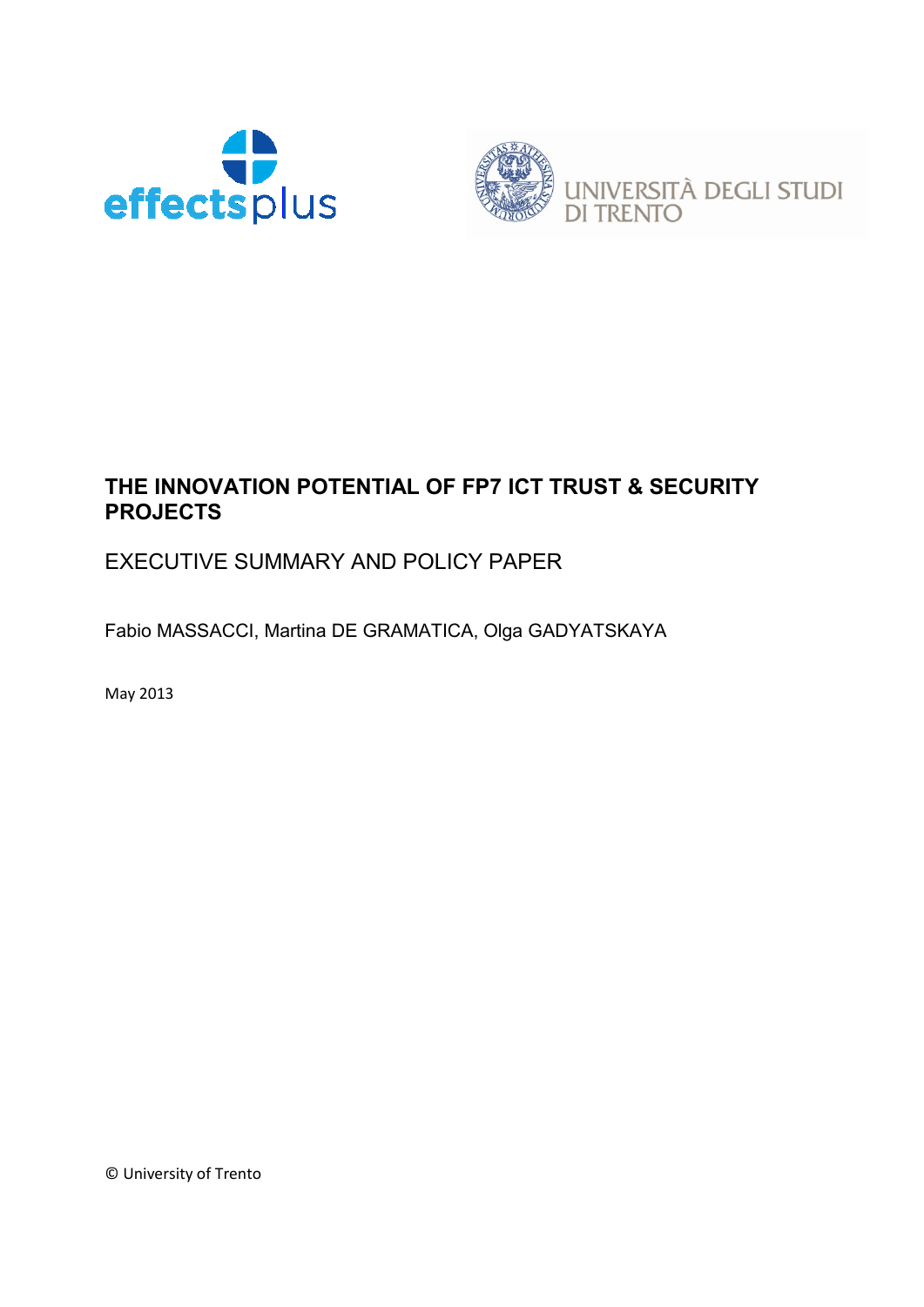University of Trento is a public university registered in Italy and it does not express opinions of its own. The opinions expressed in this publication are the responsibility of the authors.

#### All rights reserved.



This publication is distributed under the Creative Commons Attribution-NonCommercial-ShareAlike license

CC BY-NC-SA, which means that you are free to copy and distribute this work under the following conditions:

Attribution — you must attribute the work in the manner specified by the author or licensor (but not in any way that suggests that they endorse you or your use of the work).

Noncommercial — you may not use this work for commercial purposes.

Share Alike — if you alter, transform, or build upon this work, you may distribute the resulting work only under the same or similar license to this one.

Department of Information Engineering and Computer Science University of Trento Via Sommarive 14, I-38123 Trento, Italy tel: +39.0461.282086 fax: +39.0461.282093 <https://securitylab.disi.unitn.it/>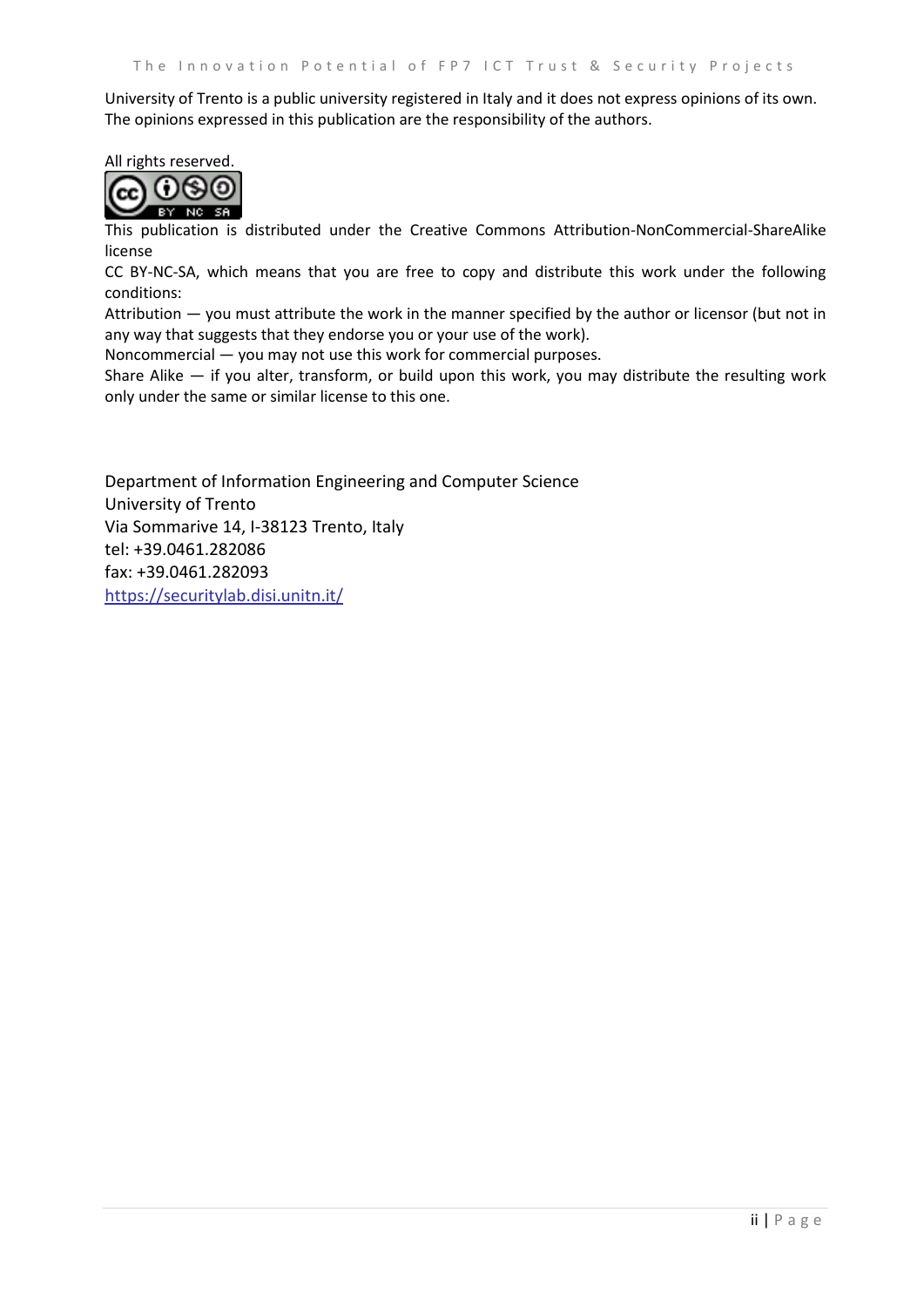# **CONTENTS**

| I. THE LANDSCAPE OF PARTNERS, INDUSTRIES AND COLLABORATIONS ix |  |
|----------------------------------------------------------------|--|
|                                                                |  |
|                                                                |  |
|                                                                |  |
|                                                                |  |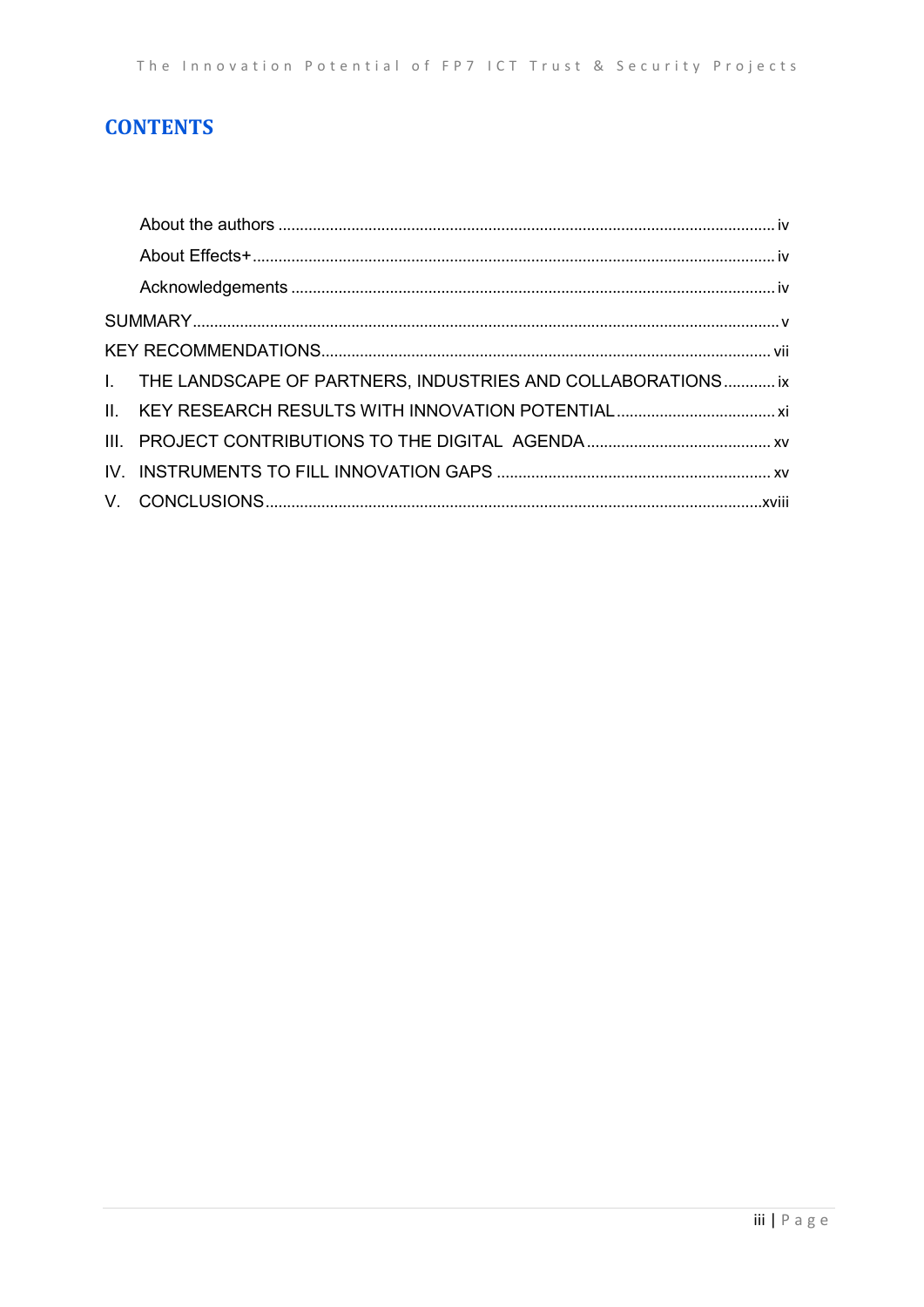#### <span id="page-3-0"></span>ABOUT THE AUTHORS

**Fabio Massacci** is full professor at the University of Trento. He holds a Ph.D. in Computer Science and Engineering from the University of Rome "La Sapienza", and has been at Cambridge University, the University of Siena and IRIT Toulouse. For 7 years he was deputy rector for ICT procurements and services, what makes him one of the few researchers who were large buyers of ICT technology (and can see innovation from the customers' eye). He is one of the contributors of Trust and Security themes for the Italian National Research Plan for the next 5 five years. Currently he coordinates the SECONOMICS EU Project on security economics.

**Martina De Gramatica** is a research associate at the University of Trento. She has a degree in anthropology and social research from the Bicocca University in Milan. She has worked with a publishing house in the education and research sector and at the Science Museum in Trento on education, presentation and dissemination of scientific results to the general public.

**Olga Gadyatskaya** is a postdoctoral research fellow at the University of Trento. She received her Ph.D. in Mathematics at the Novosibirsk State University (Russia) in 2008. Before joining Trento in 2009 for the SecureChange Research project and the Security Coordination SecCord project, she worked as a researcher at Institute of Computational Mathematics in Novosibirsk (Russia).

#### <span id="page-3-1"></span>ABOUT EFFECTS+

EFFECTS+ is an EU FP7 Networking, Coordination and Support project (reference nr. 258750) that was active in the period from 2010-09-01 to 2013-02-28.

The main objective of EFFECTS+ was enabling a coordination service for R&D for Trust, Security, Privacy and Compliance in the Information Society and the Future Internet.

The project consortium consisted of Waterford Institute of Technology (Ireland, the project coordinator), Hewlett-Packard Limited (UK), SAP AG (Germany), ATOS (Spain) and University of Trento (Italy).

Full details of this report are available in the Effects+ deliverable D2.2 "The innovation potential of FP7 ICT Trust & Security projects".

#### <span id="page-3-2"></span>ACKNOWLEDGEMENTS

We would like to thank Unit F5, and the Project Officers who agreed to be interviewed, together with the project and technical coordinators of the FP7 Security and Trust projects for providing us the necessary bootstrapping information. Without their guidance and cooperation this report would not have been feasible.

We thank G. Comper and B. Crispo (University of Trento), K. Howker (TSSG), N. Papanikolau (HP Labs) for contributing to the analysis of the data.

At the University of Trento F. Dalpiaz, G. Oligeri and F. Paci contributed to the analysis of project deliverables. From the EFFECTS+ consortium the suggestions from M. Bezzi (SAP), F. Clearly (TSSG) and N. Wainright (HP Labs) were extremely helpful.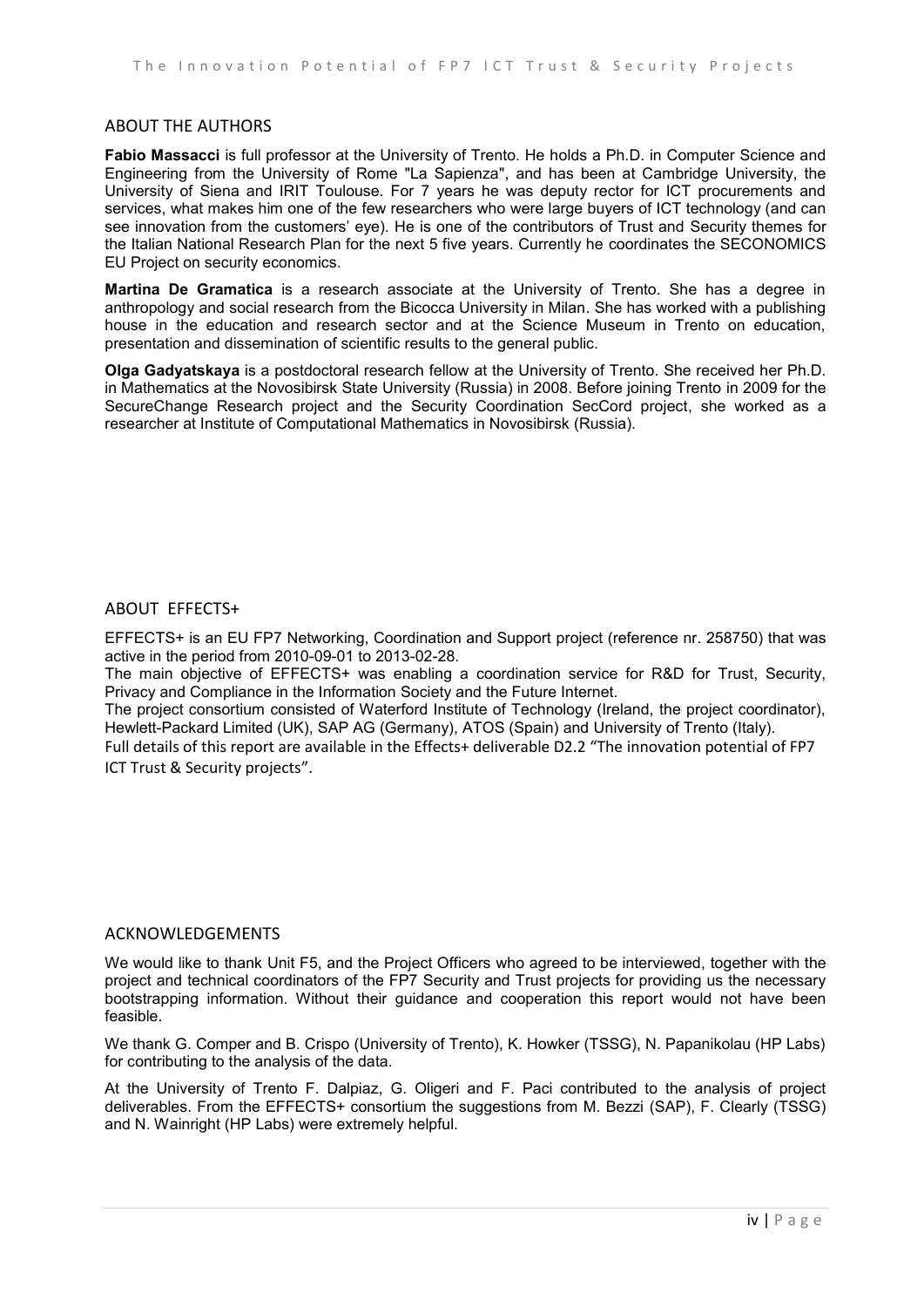### <span id="page-4-0"></span>**SUMMARY**

The needs to meet compliance requirements, to minimize hackers damages and data breaches are compelling companies and governments to continue investing in security solutions. As a result, the **security market represents to this day a rapidly growing sector** almost unaffected by the recession. Recognizing this market potential the EU supports scientific organizations and private industries to carry out research activities under ICT Trust and Security Programme.

This report presents an executive summary of a **comprehensive study on the innovation potential of FP7 Security and Trust projects** funded by ICT Call 1 for Trustworthy ICT, Joint ICT and Security Call, and Call 5 for Secure, Dependable and Trusted Infrastructures.

A number of recommendations have emerged from the analysis and from the coordinators' and technical leaders' feedback that might boost the innovation potential of ICT Trust & Security projects. In particular, R&D projects should strengthen interactions with final users of their products and improve reporting of their validation activities. DG Connect should encourage participation of ICT security companies in the project consortia, promote project proposals on under-covered Digital Agenda actions (cyber-attacks preparedness and child protection), and endorse pre-commercial procurement of security solutions. The European Union as a whole could introduce new project funding scheme with a simplified procedure for experimenting research results in large-scale user trials, and propose a new legislation on mandatory security incidents disclosure.

Adoption of these measures might ensure that advances in ICT knowledge and know-how are rapidly transformed into products for the benefits for Europe's citizens, businesses, industry and governments.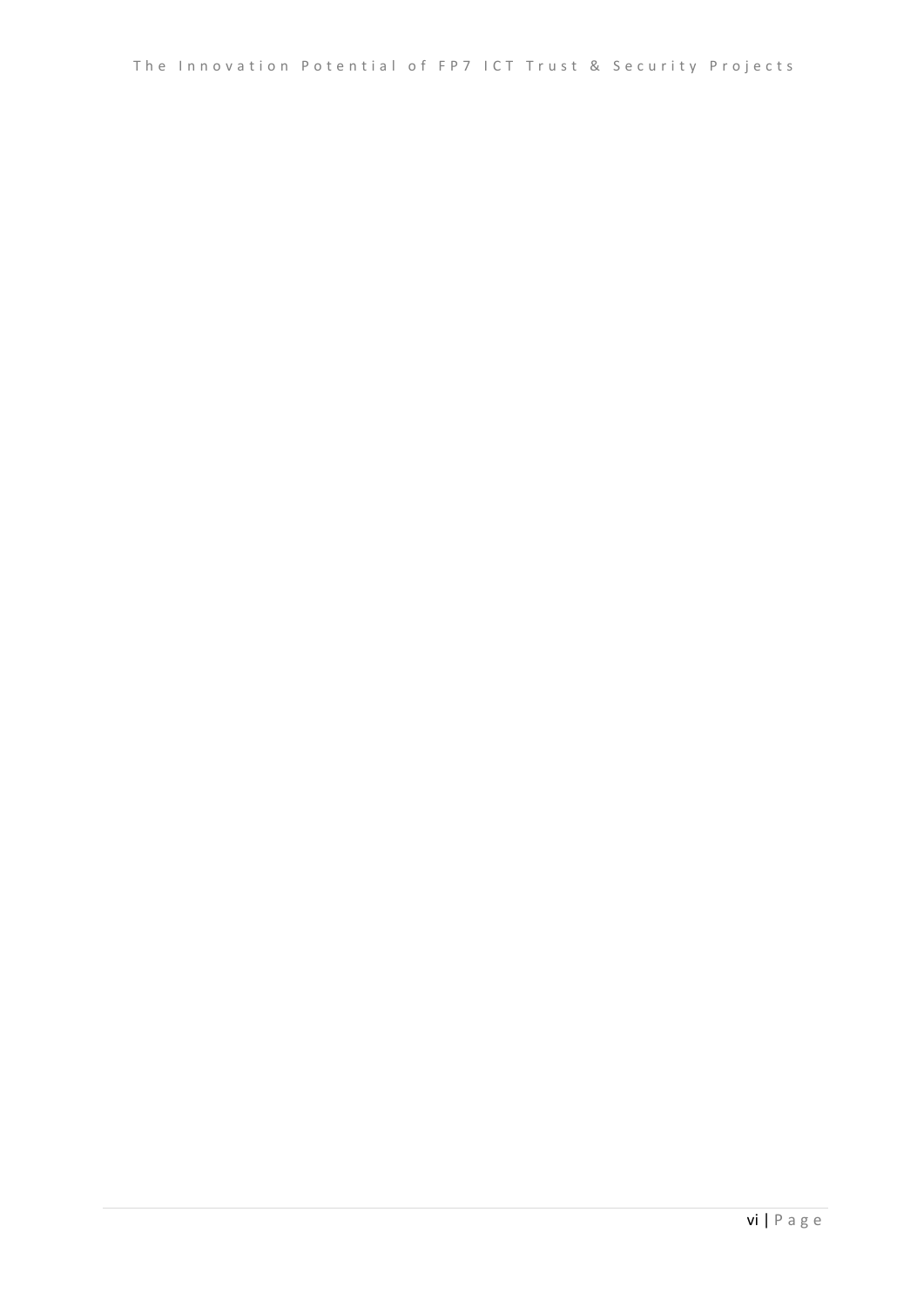### <span id="page-6-0"></span>**KEY RECOMMENDATIONS**

**Improve the reporting of validation activities with users of research results.** Projects should report in more effective and consistent way the methodology and actual dimension of pilots and trials with end users or product groups. Results of product group trials should be reported appropriately in the same way as user trials (if any). Obviously, some results of the pilots would not be public for IPR reasons, but lessons learned should be visible, as it happens in medical trials.

**Enforce connection to final users (citizens, but also IT administrators or specialists) to ease marketing of security solutions.** With the few exceptions of IT security services, in all other industries the transfer of research results to market requires mediation (security is a failure of a product). This gap might be addressed by actions that try to reach and experiment directly with final end-users.

**Promote participation of ICT security companies.** Participation of companies (or subsidiaries) that directly market security products or offer security consultancies should be promoted.

**Promote pre-commercial procurement.** The existing instrument of pre-commercial procurement should be used and further promoted to create long term pilots supported by public administrations.

**Promote calls on preparedness against cyber-attacks and child protection.** The project proposals on cyber-security and preparedness to counter cyber-crime and cyber- attacks and protection of children (e.g., specialized credentials or anonymity) on the Internet might be treated preferentially, as covering for the under-supported Actions. Initiatives such as Joint Calls might be an option to pursue in these sectors.

**Introduce new funding scheme for experimenting in large scale trials.** A specific instrument might be introduced that would still comply with pre-competitive requirements: a competitive call available to a subset of partners from concluded or near completion projects; with a narrow focus (a large-scale user trial of a result from a research project); simplified along the calls for international cooperation or enlargement to partners from new member states.

**Consider an EU-wide regulatory initiative on mandatory incidents disclosure.** A European-wide regulatory initiative is required to mandate the controlled disclosure of security incidents, along the lines of what is happens in the air traffic management.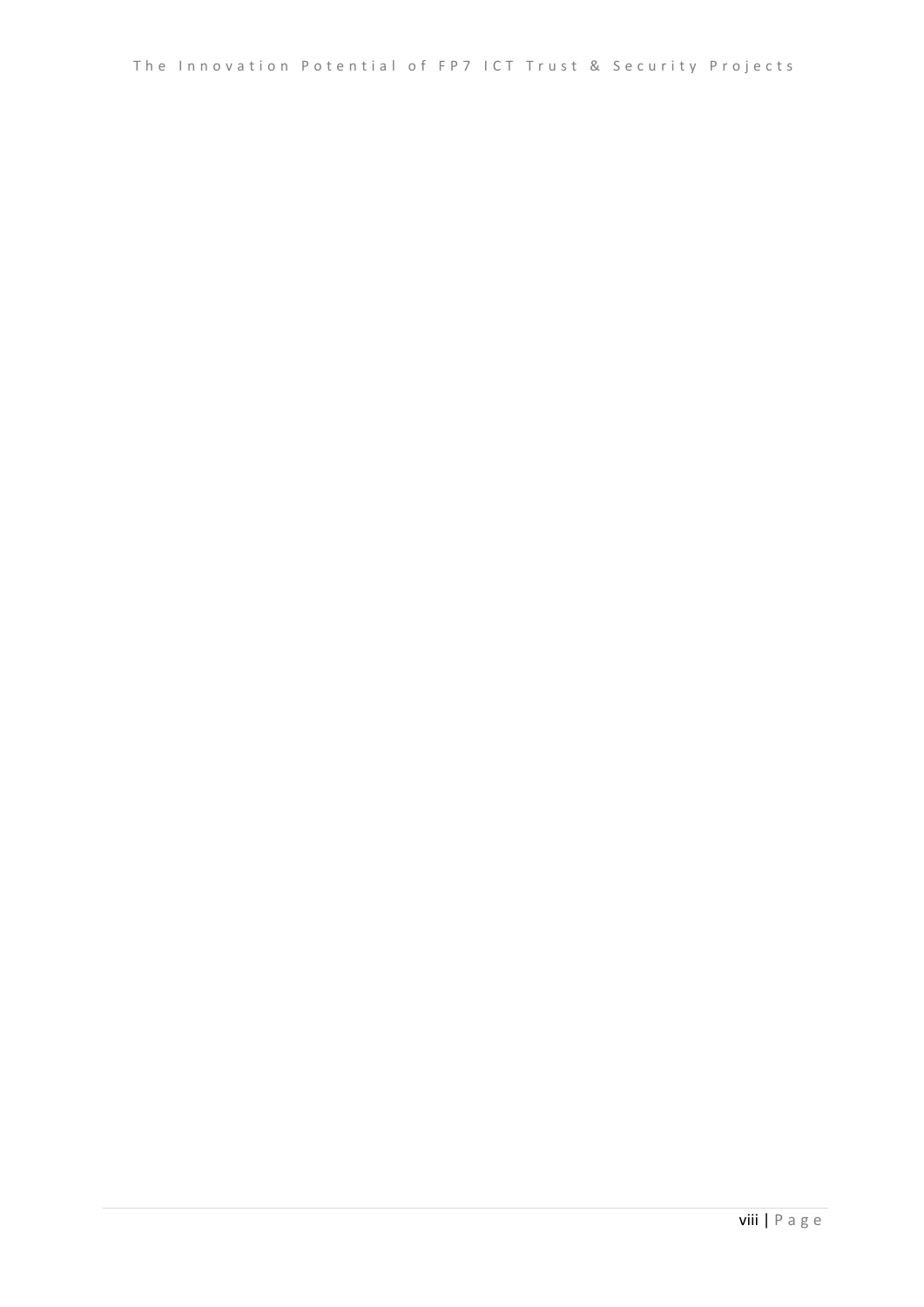## <span id="page-8-0"></span>**I. THE LANDSCAPE OF PARTNERS, INDUSTRIES AND COLLABORATIONS**

This study has been carried out by the University of Trento in cooperation with the EFFECTS+ partners by combining document analysis (projects' publishable summaries, deliverables and web sites) and an ethnographic study including personal focused interviews, based on a semistructured questionnaire, at first with project officers (currently or previously in charge of the projects) and then with project coordinators or technical leaders. A parallel analysis has been conducted, based on the above material, on the Digital Agenda to further refine and specify the indications of the project coordinators on how their project contributed to the Digital Agenda. The projects considered in this study include more than 400 partners.



#### <span id="page-8-2"></span><span id="page-8-1"></span>*Fact-finding summary*

- In both Calls **academic partners (research centres and universities) and industry have almost equal share** (~50% of the funded project partners). [Figure 1](#page-8-1) presents the global industry sectors breakdown for Call 1 as an illustrative example.
- We have constructed graphs of the "social relationships" among the projects for both Calls. [Figure 3](#page-9-0) depicts this graph for Call 5. We did not find any isolated group of project participants. The **core of the community in both Calls is represented by few large software companies and IT integrators** (such as IBM, SAP and ATOS), which act as social hubs for the Calls project partners.
- The cross-call analysis shows that the field is very dynamic as the **priorities of the Call can significantly change the type of partners and their collaborative relations**. E.g., the ICT service providers play a significantly larger role in Call 5 ( $\sim$ 12% of participants) than in Call 1  $(\sim 3\%)$ ; in Call 5 the absolute number of telecom operators is lower, but they are more socially connected. This might be explained by the greater emphasis on critical infrastructures of Call 5 with respect to Call 1, which had a greater emphasis on privacy.
- Interestingly**, no hub is a specialized IT security company**, only SIRRIX and SEARCH-LAB are present in both Call 1 and Call 5. Specialized IT security companies form a fraction of the participants, but not the majority. In other words, IT security companies do participate to the calls, but they are not the hubs of the community. This phenomenon might be explained by the fragmented nature of the IT security market.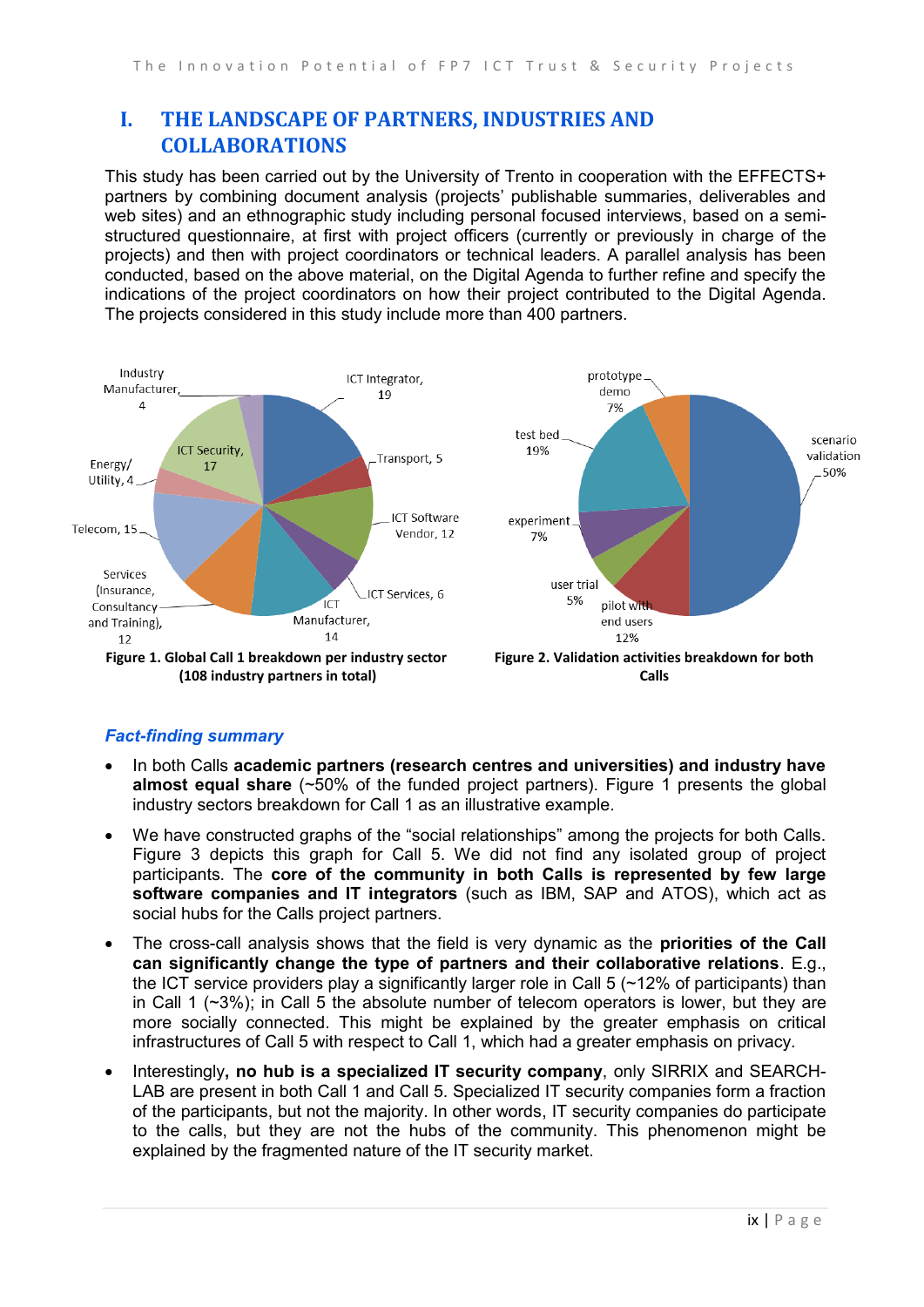

**Figure 3. Social relationship graph in Call 5. We show only the partners who participated in two or more projects; the size of a node is determined by the number of links - i.e. the number of projects, not by the budget of the partner.**

- <span id="page-9-0"></span> Analyzing the data collected from the interviews with the project coordinators it is easily notable that **only a few projects considered validation of their results through a real pilot** (12%; [Figure 2](#page-8-2)), namely asking to real people to make use for a certain period of time of the artifact, while most of the projects prefer to validate their results with a scenario validation (50%). This could surely depend on how many resources in terms of time and money are allocated to the validation phase, but also on what kind of validation is more suitable for each project (e.g.: if the final target beneficiaries are end-users, a pilot will be the more suitable validation test; on the contrary, to develop a monitoring framework, an experiment validation could be more effective).
- Yet, **the dominance of scenario validation impacts the methodological soundness of research validation:** the self-selection of the scenario will probably lead to a positive result, if the right scenario is chosen and this could affect the validity of the validation phase. Furthermore, if the validation phase is internal to the research team and will take place within the same framework, it is not likely to fail. If the results are tested by an external user the validation will be more realistic, since it might encounter problems not taken into account before. We return on the issue scenario vs. pilots in the last section on instruments.
- A side observation is that **the prima-facie documentary evidence from almost all projects (e.g. the publishable summary) is far from being satisfactory**. The documents are often difficult to get (because they are mingled with confidential information), and usually they do not address many questions on the validation of the project results<sup>1</sup>. Since the publishable report is the main road to the project results by third parties, this lack of information might stifle further innovation. In the absence of this information, the direct applicability of a research result to a specific industry must be understood as a target and as a proof-of-concept demonstration for which more evidence is needed.

 $\overline{\phantom{a}}$ 

 $1$  While a medical study might report that "The drug was distributed to 100 volunteers by 10 general practitioners and 5 specialists of internal medicine, and 80 patients survived", an ICT project would only report "The drug was distributed to some patients who survived."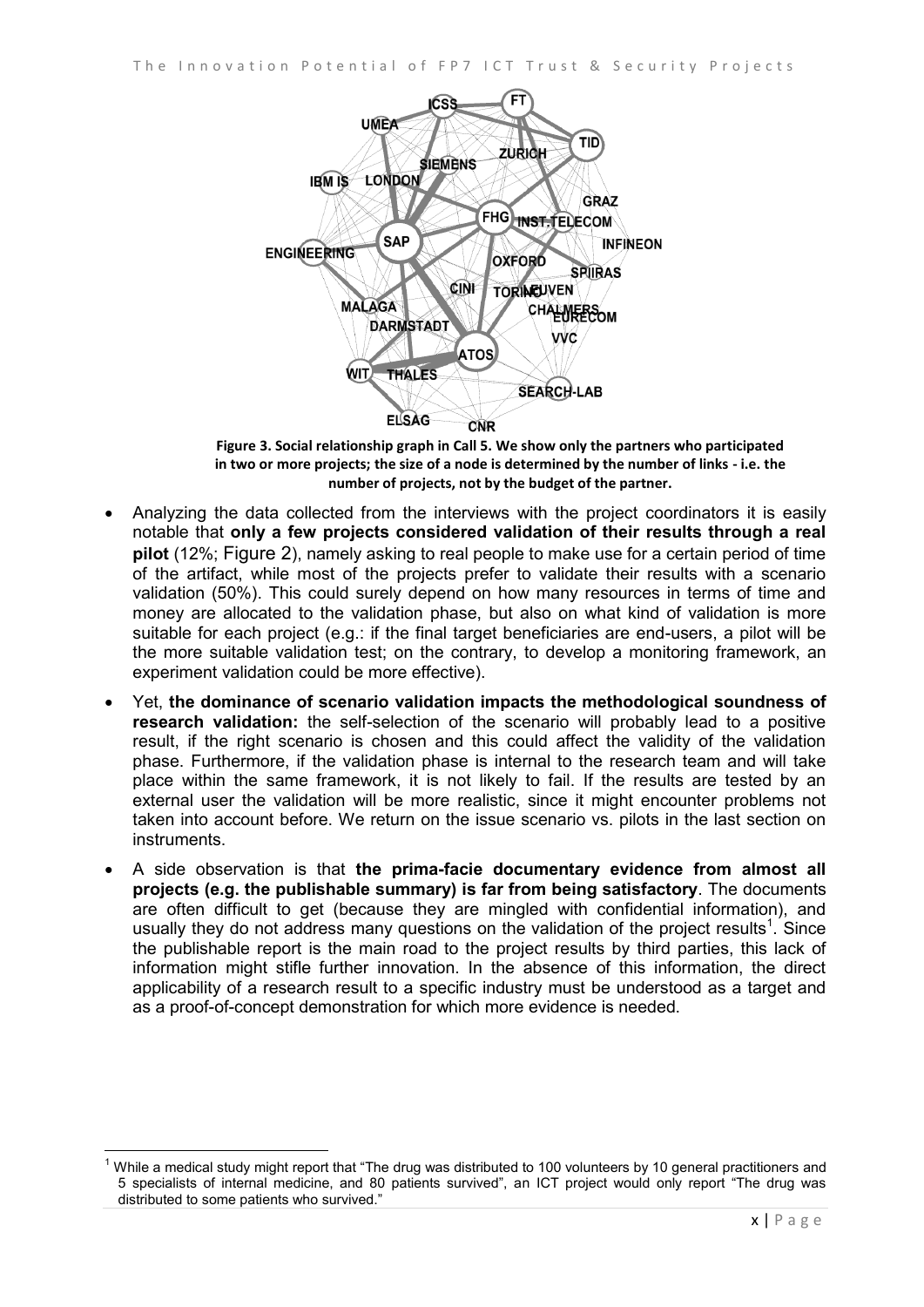*Recommendation: Projects should report in more effective and consistent way the methodology and actual dimension of pilots and trials with end users or product groups.*

*Direct Beneficiaries of Project Results.* Most projects include case studies that are used to validate their R&D results. From these activities we derive the immediate potential buyers of technologies that were developed during the projects.

An important target is the **Security Industry**. These companies are the natural buyers of research results that provide mechanisms and devices to monitor an environment or recognize a human being. A refined target is the **IT Security Industry,** including the **Embedded Systems Security,** the natural buyer of most cryptographic and authentication solutions. The **Telecommunication industry** is the key target of many research projects.

A number of research projects also target the **IT Integration Industry**, which is the case of all projects that in one way or another deal with policy compliance. The **Energy Sector Industry** might also be considered a potential beneficiary for all projects which focus on infrastructural threats or attacks on controller devices in critical infrastructures (SCADA systems for short), such as electricity meters.

In the broad area of the **Service Industry** two areas (**Social Network Providers, Logistics Services**) might use directly a number of techniques from the projects focusing on privacy and identity management.

*Recommendation. With the few exceptions of IT security services, in all other industries the transfer of research results to market requires mediation (security is a failure of a product). This gap might be addressed by actions that try to reach and experiment directly with final end-users.*

#### <span id="page-10-0"></span>**II. KEY RESEARCH RESULTS WITH INNOVATION POTENTIAL**

A rough classification of the technical results with innovation potential can divide them into the following major classes:

- At one end of the spectrum we find results that can appeal to **product innovation in ICT for citizens**, e.g., a biometric driver authentication module (mass market). The **major obstacle for results targeting innovation for citizens is the strong force of inertia and societal acceptance issues**: it is difficult to convince millions of customers to pay a higher price for a car that cannot be easily stolen, but also cannot be lent to their friends by a simple hand-over of a key. Yet, once the results targeting product innovation in ICT for citizens are accepted, the law of inertia will play in their favour.
- An intermediate area within the innovation spectrum is the wide area of **innovative products for software developers and system administrators**. Products in this area are, e.g., an intrusion detection system (IDS). **Efforts to transform research results in this area must also overcome the hurdles of inertia**, as they need a vector for the distribution of their technology to a large (albeit not mass) market. At the same time, they must be able to maintain and adapt the technology as the underlying IT languages and systems evolve.
- At the other end of the innovation spectrum we find results which address **product or process innovation for ICT specialists**, e.g., a security protocol verification toolkit (niche market). Advocates of the products in this area must be able to tailor their products to very specific customers' needs and internal quality processes. **They face a minor inertia as the adoption of a technology is essentially a single decision**: if they can prove that the technology saves money or improves product's quality the steps to adoptions are short.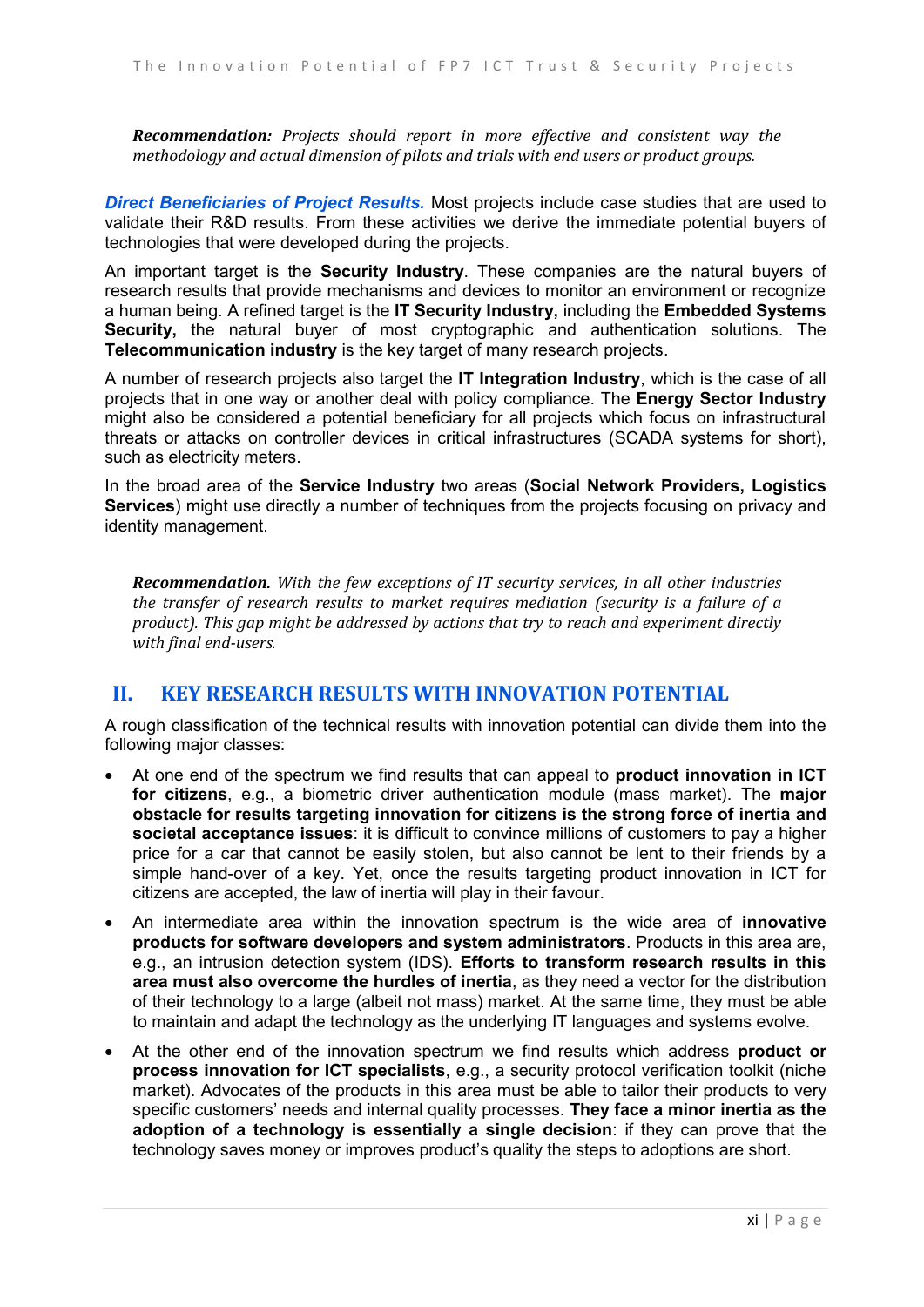A separate case are **knowledge-based contributions**: they do not identify a specific result that can be transformed into a product, but they are a tangible manifestation of an increased knowledge that can be concretely used by the community. Projects that produce databases of information (attacks trends, vulnerabilities etc.) belong to this category.

*Product Innovation in ICT for Citizens.* A report from Oxford Economics shows that the total size of digital economy in 2013 is estimated to be at \$20.4 trillion, equivalent to roughly 13.8% of all sales flowing through the world economy<sup>2</sup>. It is a fast-growing market: only the businessto-consumer e-commerce sector (excluding travel) is expected to jump from \$572 billion in 2010 to over \$1 trillion by 2014. This confirms the trend predicted in the Booz&Co survey commissioned by the  $EU^3$ . The same report points out that while the digital economy creates significant opportunities for companies, it also escalates the threat of breaches in cybersecurity, misuse of intellectual property and reputational damage from open communications on the web

Among the results that have the potential to lead to product innovation in ICT for citizens, we can list:

 **Biometric technologies complementing traditional biometric recognition systems** (a blooming market with global revenues forecasted at \$11 billion annually by 2017<sup>4</sup>). Complementary biometric technology makes use of face dynamics and activity-related actions to recognize the user when on the move, or to improve the results of traditional biometric models. It can also be used to provide an alternative way to access services by disabled people.

FP7 projects (e.g., ACTIBIO, MOBIO and TABULA RASA) have developed an innovative car driver authentication model and a biometric authentication system for mobile devices; they have also worked to improve the reliability of biometric systems.

 Another large market that can be affected by security projects is the **domain of controller devices in critical infrastructures** (SCADA networks). Frost & Sullivan estimates it will reach \$6,9M in 2016<sup>5</sup> (from \$4.5M in 2009). Given the context in which they are employed, the vulnerability of these systems may lead to serious threats, and the consequences of a successful cyber-attack on an infrastructure of national significance are potentially dire. The need to strengthen the reliability of these systems and the increasing demand to modernize power, water and wastewater infrastructure all over the world makes this market a promising one.

Funded projects (e.g., MICIE, INSPIRE, VIKING, SECFUTUR and MASSIF) have achieved, e.g., improving the QoS in the energy supply chain; they have developed systems for assessment of the SCADA network security by integrating information from detected intrusions and faults, and security enhancements for smart grid applications within energy distribution and control infrastructures.

• The other domain in which there is potential for the product and process innovation in ICT for citizens is the **realm of social networks and privacy protection**. In the last years the flow of personal information shared through social network platforms has increased (more than 30 billion pieces of content are shared each day), threatening the concrete realization of the European data protection principles, such as transparency, informed consent and purpose limitation<sup>6</sup>. Social network protection also significantly affects the Digital Agenda target of protecting children: 22% of Facebook users are minors.

l

 $^2$  "The New Digital Economy: How It Will Transform Business", Oxford Economics, 2011

 $^3$  "Digital Confidence. Securing the Next Wave of Digital Growth", Booz & Co., 2008

<sup>&</sup>lt;sup>4</sup> "The Future of Biometrics", Acuity, Market Intelligence, 2009

<sup>5</sup> <http://www.frost.com/prod/servlet/press-release.pag?docid=218949720>

<sup>6</sup> <http://www.graphicsms.com/blog/1710-social-network-statistics-2011/>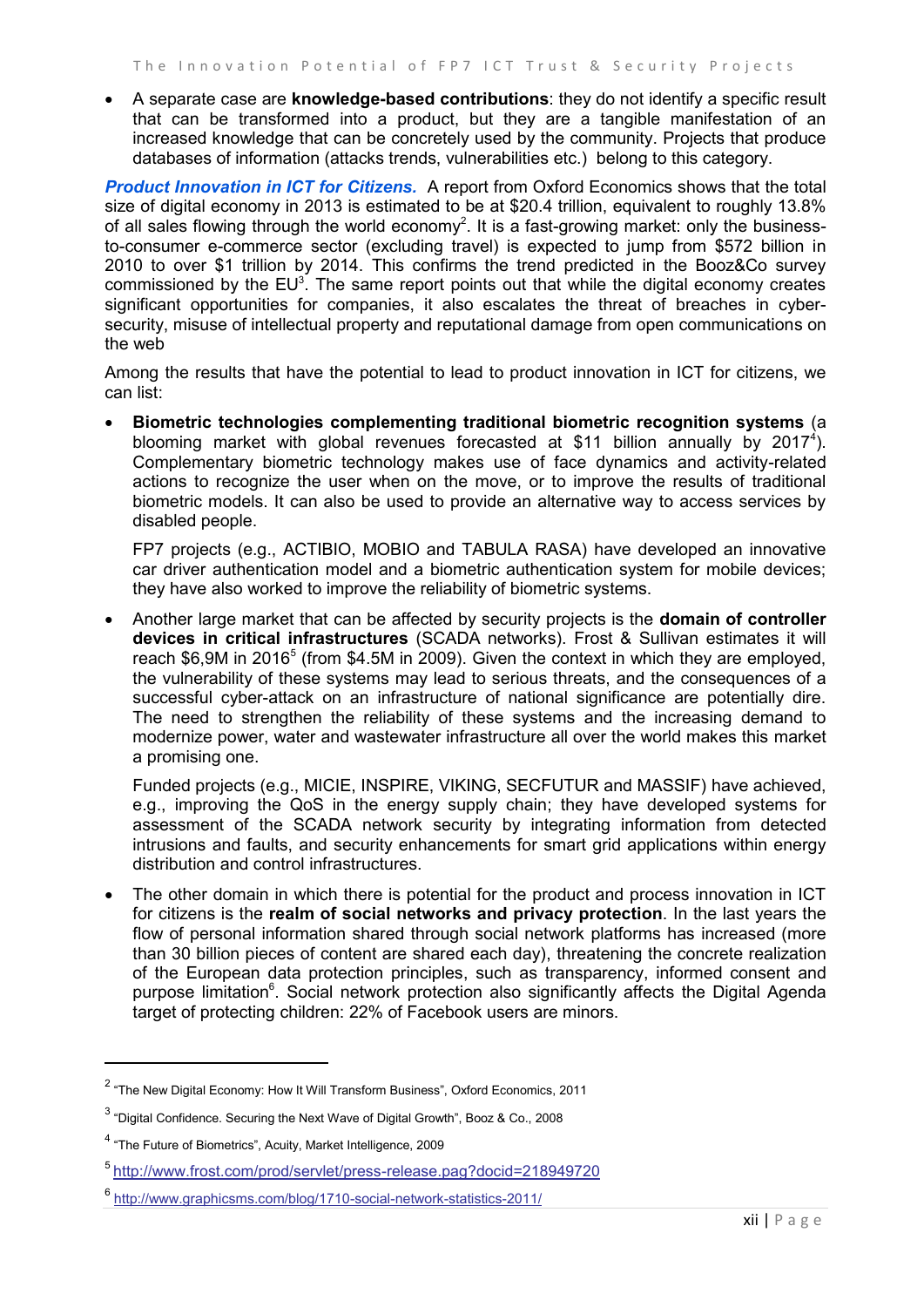Funded projects (e.g., PRIMELIFE and PICOS) have developed several technologies for privacy management of social network users, including an anonymous digital credential scheme, which were evaluated by a significant amount of end-users. This potential could be relaunched by the forthcoming eID European legislation.

 The **Internet of Things** can reasonably be included in this section due to his huge potential in terms of growth in revenues, users and data sharing. Indeed, Beecham Research predicts that global revenue from these objects will grow from \$15 billion in 2011 to more than \$30 billion in 2014<sup>7</sup>, and, according to Cisco, by 2020 there will be 50 billion 'things' connected to the Internet<sup>8</sup>, largely exceeding the number of people on the Earth, and as each of this sensor is potentially a point of vulnerability to exploit, new security challenges will be required to protect data and user's privacy.

Research projects active in this field (SEPIA, TAMPRES and UTRUSTIT) focused on trustworthiness, security and protection properties of interconnected devices and networks of such devices; and provided enhancements of mobile platforms, cryptography and privacy protecting technologies, as well as the delta-evaluation and certification methodologies.

**Product Innovation for System Administrators.** This class of users is significantly large; and they belong to the class of technically-aware **users that could be easily targeted by owners of FP7 security and trust research results**: according to an Ernst&Young's survey 51% of respondents (information security executives) complain about the lack of a suitable protection mechanism against attacks on IT systems<sup>9</sup>. In the same time, Symantec reports on heavy economic consequences of cyber-attacks: in 2010 20% of small businesses lost at least \$100,000, that figure is even higher for large enterprises, as 20% of them lost \$271,000 or more in damage<sup>10</sup>.

Many funded projects (e.g., PRISM, DEMONS, AWISSNET and POSECCO) have produced management and monitoring tools (e.g., an IDS based on novel traffic monitoring techniques and a monitoring infrastructure to detect security and network disruption incidents across multiple domains and jurisdictions) for complex IT systems that could be marketed by spin-off enterprises. These results have the potential to improve the overall ecosystem, but it is unclear from the evidence supplied by the projects whether there is enough economic margin for distributors.

*Recommendation: Participation of companies (or subsidiaries) that directly market security products or offer security consultancies should be promoted.* 

*Product Innovation for Software Developers***.** "Plug-and-play" security libraries and toolkits for mainstream software and Information Systems developers were the target of many projects funded under the *Trust and Security* programme. Among the concrete results achieved by these projects (CACE, ECRYPT II, VISSENSE, TECOM WSAN4CIP and ANIKETOS are examples of projects in this area) are novel efficient implementations of secure cryptographic systems; packages for trusted operating systems and trusted protocols for embedded securitycritical applications and advanced crypto-libraries for secure multi-party computations.

*Product and Process Innovation for ICT Specialists.* According to a World Bank report, the European ICT service export in 2011 was at \$13.3 billion (balance of payments)<sup>11</sup>. To support this strategic advantage of the European countries in the ICT service area, the FP7 projects have developed innovative solutions in several key areas.

l

<sup>&</sup>lt;sup>7</sup> http://www.adlittle.com/downloads/tx\_adlprism/ADL\_Smart\_market-makers.pdf

 $^8$  "The Internet of Things: How the Next Evolution of the Internet Is Changing Everything" D. Evans (Cisco), 2011

<sup>&</sup>lt;sup>9</sup> "Into the Cloud, out of the Fog. Global information Security Survey", Ernst & Young, 2011

<sup>&</sup>lt;sup>10</sup> "State of Security Survey", Symantec, 2011

<sup>11</sup> <http://www.tradingeconomics.com/euro-area/ict-service-exports-bop-us-dollar-wb-data.html>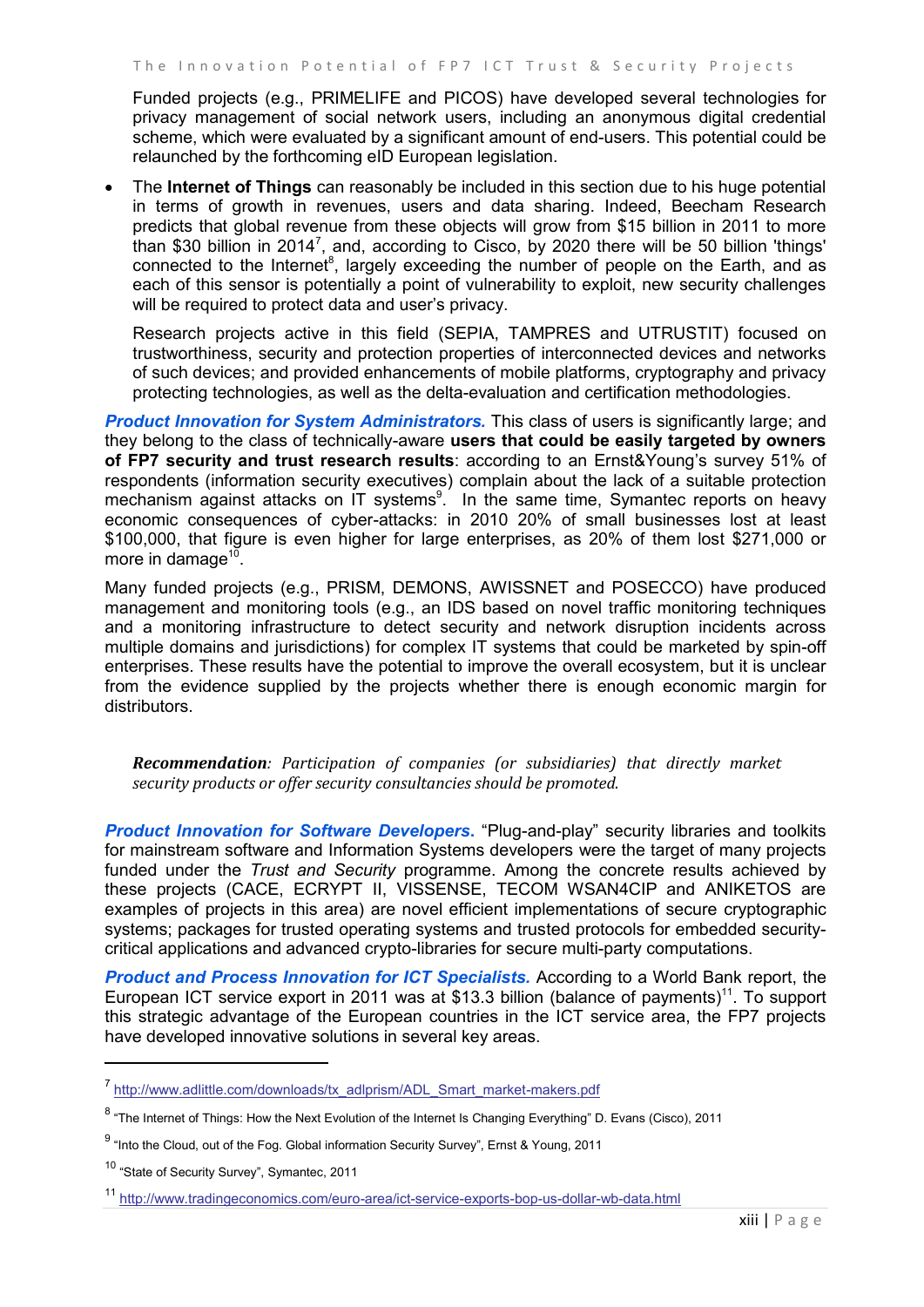A group of funded projects focused on **information system compliance** covering the product/process innovation for ICT specialists market area of information system analysts, architects and auditors (for the system design phase).This is a **market with significant potential, as it is at the high-end of the value chain of IT system development**. Currently more than 200 firms offer risk-consultancy services; this market was estimated at \$36 billion in 2011, and is expected to grow to \$50 billion in the next few years. Organizations require advice on governance, risk management, and compliance (GRC) strategy, organization and process design and services to help develop and integrate GRC technology infrastructure<sup>12</sup>. However, this market is very fragmented and reaching it out and penetrating it would require major dissemination effort.

The main result of the funded projects in this area (MASTER, GEMOM, SECURESCM) is typically a methodology for secure and trustworthy system design that is supported by one or more tools.

- Projects working on **specialized embedded systems security** (e.g., UAN and SEPIA) or **protocol design and verification** (e.g., AVANTSSAR, AWISSENET and TWISNET) can produce niche results, which are directly marketable, such as a sensor network working on acoustic channels for underwater surveillance, a design of secure mobile platform, or a protocol verification toolbox. Yet, it is not clear how to evaluate the potential of this market.
- Innovative products for ICT specialists in **security certification, verification and testing** are a marketplace for service certification, automatic bug-fixing tool and runtime service security testing platform delivered by ASSERT4SOA, PINCETTE and SPACIOS.

*Knowledge-Based Contributions.* A special category is represented by projects (e.g., INTERSECTION, SHIELDS, VIKING, and WOMBAT), which contributed some research **results that cannot be easily transformed in products, but that represent a significant contribution to some objectives of the Digital Agenda**, such as the development of databases of models of reaction of society under attack, or a world picture of current malware distribution. It is not clear how to continue to populate these data repositories with actual industry data after the project is over. A successful (if only) example, albeit limited by nondisclosure agreements, is the WINE<sup>13</sup> infrastructure with actual malware data, which has been taken up by Symantec as a follow-up of the WOMBAT project. The only feasible alternative seems an open-source community (but then there should be a clear value for contributors) or an individual industry take-up (where the value for the individual industry is clear).

*Other Innovation Contributions.* Many projects (e.g., CONSEQUENCE, INSPIRE, GEMOM, INTERSECTION, PRISM, TAS3, TURBINE, WEBSAND, etc.) produced among their results security and privacy architectures and frameworks of different kinds. **These results are the most difficult to transform into innovative products**: while an IDS system can be transformed and marketed into a product that third parties can buy, a security architecture can only be adopted within the main IT architecture. Therefore, the potential users are limited to the mainstream software integrators and producers (e.g. IBM, ATOS, SIEMENS, THALES, etc.) or public entities (that can mandate the architecture in their products). Since IT integrators have their own security architectures and the benefits of different architectures are hard to evaluate, the barriers to the market are significant for adoption outside the members of the consortium (and even within the consortium).

In many cases the projects of this category also developed a policy specification language. Some of these languages have been standardized through OASIS, but their **commercial adoption is subject to even more uncertainties** than novel IT architectures: the adoption of a policy language requires adoption of the corresponding enforcement engine, and therefore existence of a company that commits to provide an open source or a commercial engine.

 $\overline{\phantom{a}}$ 

<sup>12</sup> "Trends in Governance, Risk and Compliance", M. Rasmussen and C. McClean *(*Forrester Research), <sup>2011</sup>

<sup>&</sup>lt;sup>13</sup> "Toward a Standard Benchmark for Computer Security Research: The Worldwide Intelligence Network Environment (WINE)", T. Dumitras and D. Shou (Symantec Research Labs), at BADGERS'2011.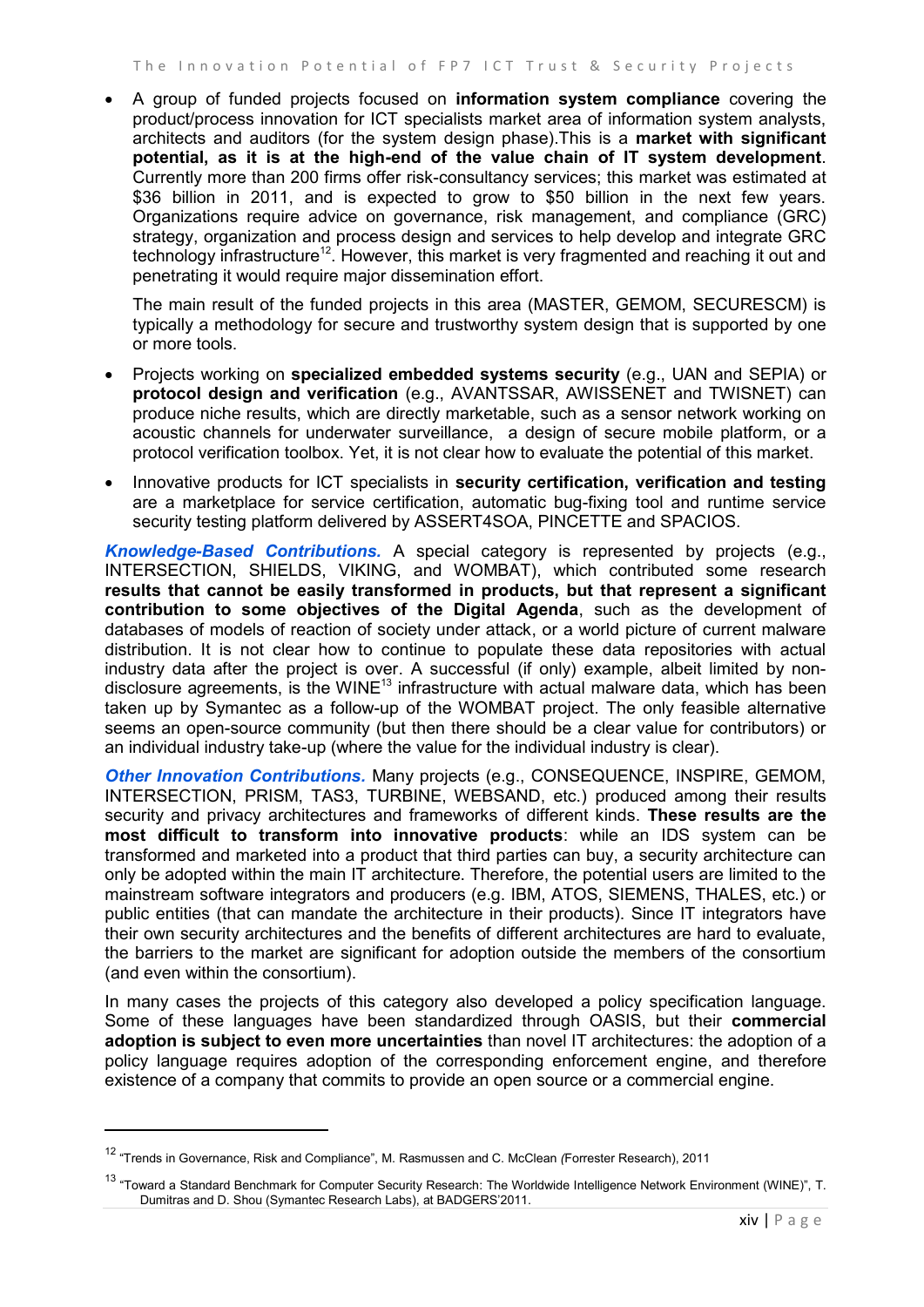## <span id="page-14-0"></span>**III. PROJECT CONTRIBUTIONS TO THE DIGITAL AGENDA**

The project results were categorized by the project coordinators following the key features of the Digital Agenda objectives (the most relevant is Pillar III: Trust and Security, as identified in Action Area 2.3 of the Digital Agenda for Europe, document COM(2010) 245, with 13 specific actions numbered from 28 to 41). For the broad items (e.g. Action 54 Develop a new generation of web-based applications and services) all assessed projects contribute to this achievement.

However, **most projects are too technically-oriented to make a direct contribution fulfilling completely one of the Action items 28-41**.

- *Actions Targeting Policies and Regulations (Actions 17, 28, 29).* The funded projects have contributed to creating of a European Trust Observatory (an initiative towards development of trust compliance policies and procedures for service providers); designing a roadmap of best practices for the network systems and communication networks protection, that could be used to guide Telecom operators in adoption of security strategies; and supporting the working groups on SCADA and network security.
- *Actions Aiming at Improving Knowledge of Cyber Attacks (Actions 30, 33, 39, 41).* Several projects have worked on development of novel technologies for detection and prediction of cyber-attacks and protecting critical national infrastructures; creation of security vulnerabilities repositories and tools for cyber-attack simulations and impact analysis. In this case some of the project results provide an indirect support for these actions.
- *Actions Focusing on Privacy (Actions 34, 35, 37).* Albeit research projects do not work specifically on supporting the revision process of data protection legislation, they can provide technical tools for the implementation of such provisions, and also provide experience of potential problems with user adoption. This means that their results are also directly relevant to the action points in this category. Among the significant contributions in this area we can mention the end-user evaluation of privacy violations executed within the pilots carried out in the social network-focused projects; a privacy specification language; privacy implementation guidelines for Telecom operators and frameworks for implementing and monitoring compliance with the privacy legislation rules.
- *Actions not Directly Supported by Project Results (Actions 31, 32, 36, 40).* For these points of the Digital Agenda, there was no project result that could contribute directly to its implementation, but only indirectly to provision of results to industry and the ecosystem in general.

*Recommendation: The project proposals on cyber-security and preparedness to counter cyber-crime and cyber- attacks and protection of children (e.g., specialized credentials or anonymity) on the Internet might be treated preferentially, as covering for the undersupported Actions. Initiatives such as Joint Calls might be an option to pursue in these sectors.*

## <span id="page-14-1"></span>**IV. INSTRUMENTS TO FILL INNOVATION GAPS**

The feedback from project coordinators also identifies gaps in the "last mile" to a product that could be addressed by a mixture of organizational, funding, and regulatory measures by the EU Union:

 **Improved use of existing instruments (by the Unit)**. Security products adoption is often obstructed by the common public perception that security is an unnecessary and expensive "extra feature". This perception problem can be addressed, for example, by public procurement contracts mandating security and privacy features in the delivered solutions.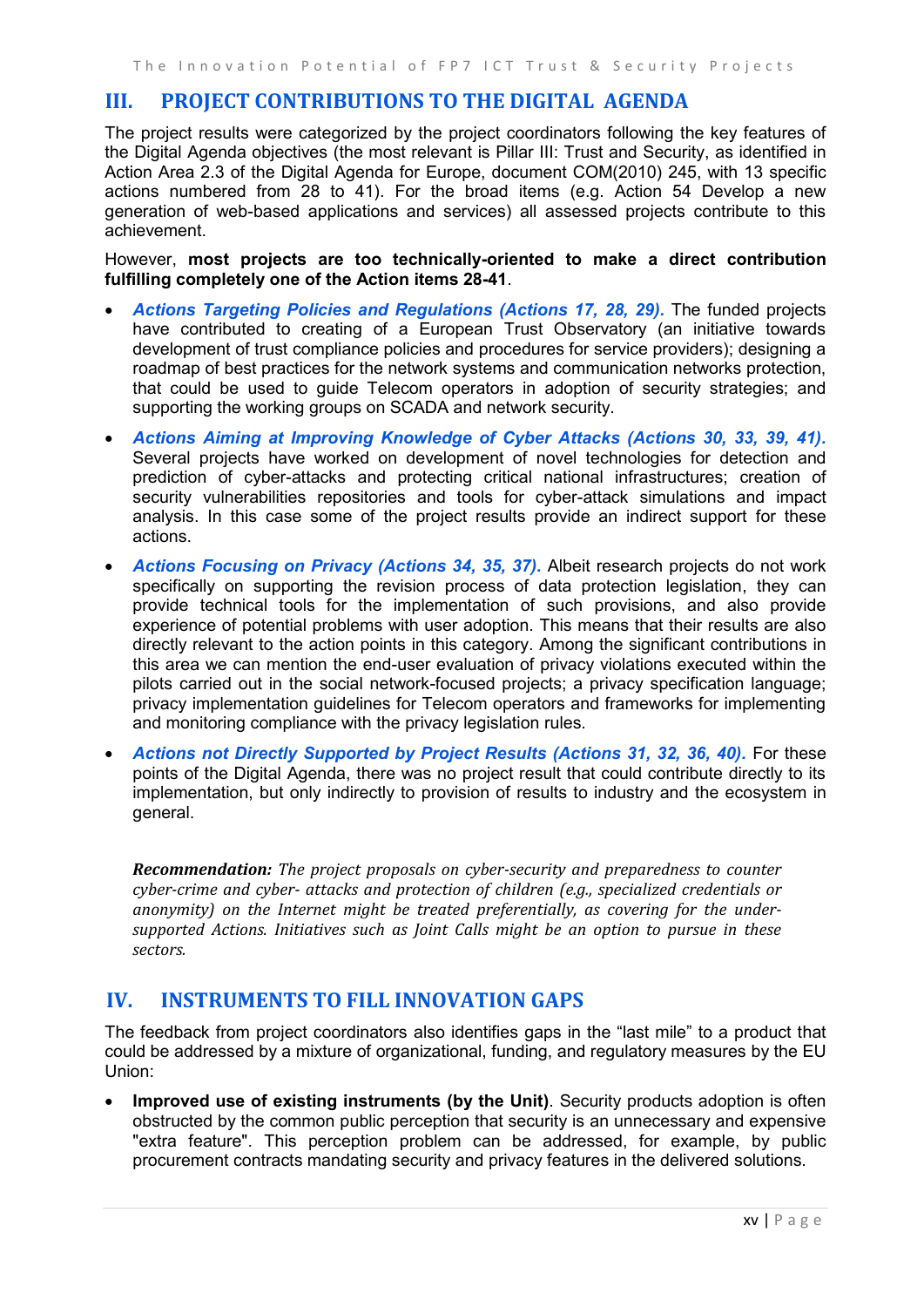- **New instruments for supporting trials and pilots (by DG Connect).** Existing project financing schemes rarely allow sparing some time and money on pilots with actual users; yet, pilots can be crucial for transferring an innovative technology into a commercial solution. In the future pilots and user trials may be funded through a novel competitive scheme available to successful projects.
- **A new regulatory disclosure initiative (by the EU as a whole).** Lack of shared data on actual attacks and vulnerabilities in IT systems hinders evaluation of security research results applicability to the real world problems. An EU-wide legislation to mandate sharing of this data will improve validation of security solutions and ameliorate resilience of the public and private infrastructure to cyber-attacks.

*Gaps to be Filled by Improved Use of Existing Instruments.* The first problem raised by project coordinators is the **lack of perception by large parts of governments and the IT industry that security is a major, if not critical, issue** that can make the difference in the market: from a business point of view indeed a higher request of security products tallies with major interests and investments in the R&D sector. Also in the realm of privacy the most important problem is the perception of privacy features by operators. When a research result concerns privacy, especially in network monitoring, the actual implementation of privacyprotecting measures is always perceived as an extra cost. Therefore it is difficult to convince operators to adopt or even to pilot solutions whose goal is to better protect the privacy of the customers.

To this extent the role of governments and public entities could be not only to mandate the usage of privacy features and security protection mechanisms in private corporations, but also to adopt the innovative features for their own benefit. Public procurement contracts are a significant market, and making security and privacy features mandatory in those contracts might tilt the perception of security and privacy as a cost into an added value, making the difference in a securing a bid.

*Recommendation: The existing instrument of pre-commercial procurement should be used and further promoted to create long term pilots supported by public administrations.*

Another issue that emerged was the **lack of structured and documented relations with product groups within the industry partners**. Each project had a number of industry partners that provided requirements, case studies, scenarios validation, and eventually implemented some solutions. These activities are well described in the deliverables of the projects; however, they were carried mostly by the research arm of the industry partner. Only few projects pointed to a deliverable, where a structured relation with product groups (e.g., a user trial) is described.

In most cases the relation with the product group is managed internally with the industrial partner and it is not project-wide. Occasionally the product groups are very interested in what the project is doing and there is a regular exchange of ideas and commitments, even though the relation is often not structured and not precisely defined: a non-functional mismatch could be encountered if the relation is not established from the very beginning of the project, and this could become an issue to the final exploitation of the results. It is not clear if setting a structured relationship with the product group from the very start of the project lifetime could be functional or could become a bureaucratic hurdle that will stifle innovation. Yet, offering visibility of such trials could be beneficial for the community. What is clear is that **obtaining early feedback from the product groups during the lifetime of the projects might actually help to shorten the path from research to innovation**.

*Recommendation: Results of product group trials should be reported appropriately in the same way as user trials (if any). Obviously, some results of the pilots would not be public for IPR reasons, but lessons learned should be visible, as it happens in medical trials.*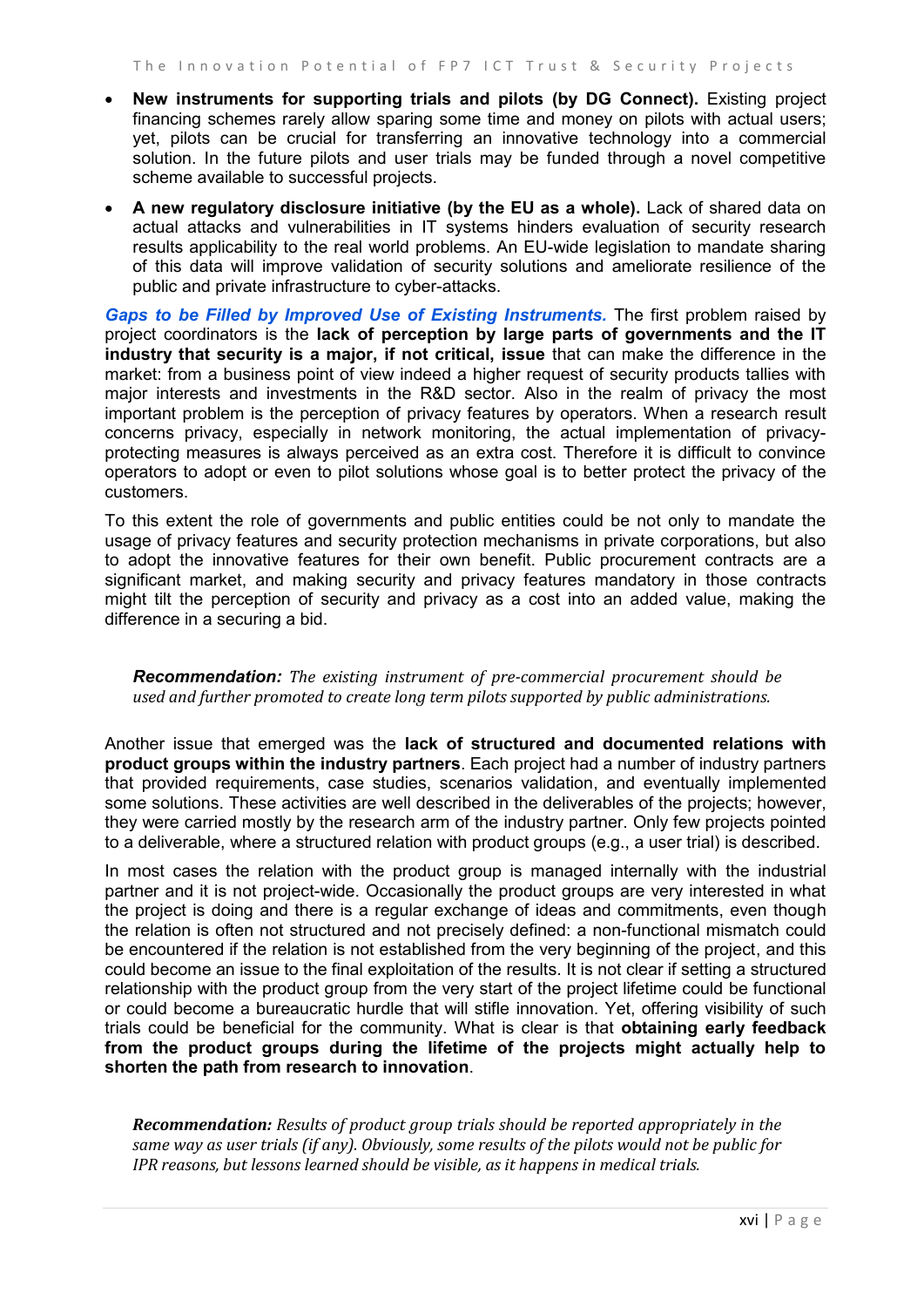*New Instruments for Supporting Trials and Pilots.* We often need to weave the security solution into a "normal" application, or to "adapt" the base system of the final target beneficiaries in order to accommodate the solution. An example: nobody buys a flexible privacy policy as such, but people might buy a social network with a flexible privacy policy if it improves user experience. The main idea might be really interesting, but the **technical gaps in the target (non-security) system may require additional efforts in order to be tried out**. For example, accessing a web system with facial biometrics instead of passwords requires a high resolution webcam to be present on the client system. Notice that we are not speaking here of the additional effort needed in order to transform research results into fully-fledged products, but of the effort that is needed to have a fully-fledged pilot system.

**Carrying out a pilot requires an additional effort** that cannot usually be made within the timeframe and the resources of the research project for two reasons. Firstly, this gap is not interesting from the viewpoint of research or technological development; it will not increase the project rating by the reviewers, nor the research standing of the academics participating in the project. Secondly, but most important, it requires a significant effort for systems integration at the operational level that can only be realistically carried out after research results have been completed and validated.

Occasionally some projects "continue" the work with a strand dedicated to more detailed experiments in a new research project. **This line of action is sub-optimal from the viewpoint of innovation**. Firstly, they are "new" projects and thus subject to all hurdles in the evaluation, as if they were never reviewed before; and secondly, being "research" projects the majority of effort needs to go into developing new research (rather than bridging the gap with user trials). Most project coordinators suggested that new instruments should be tried, as the current ones could not be effective.

*Recommendation: A specific instrument might be introduced that would still comply with pre-competitive requirements: a competitive call available to a subset of partners from concluded or near completion projects; with a narrow focus (a large-scale user trial of a result from a research project); simplified along the calls for international cooperation or enlargement to partners from new member states.*

*A New Regulatory Disclosure Initiative.* All project coordinators agreed that a **major problem in the innovation path is the secretive approach to disclosure of security problems** in industry and commerce. Without benchmarking data it is difficult to evaluate whether a research result it is actually able to make a difference in reality.

Also in the case of critical infrastructures, all project coordinators noted the **unwillingness of operators to disclose and to share information about their infrastructure, and about attacks against their networks**. This was also true for telecom operators and service providers. Such reticence across industries is clearly not only due to the need to protect the infrastructure. Disclosing statistics or research-level information on vulnerabilities or detected attacks on the infrastructure does not allow other attackers to replicate an attack or exploit a vulnerability, because a huge amount of low level and operational information would also need to be disclosed in order for an exploit to be possible.

This phenomenon can be attributed to the perceived risk of liabilities and reputation losses if the presence of security problems is admitted. Most project coordinators and technical leaders noted that this could only be solved by regulatory initiatives, and we agree.

*Recommendation: A European-wide regulatory initiative is required to mandate the controlled disclosure of security incidents, along the lines of what is happens in the air traffic management.*